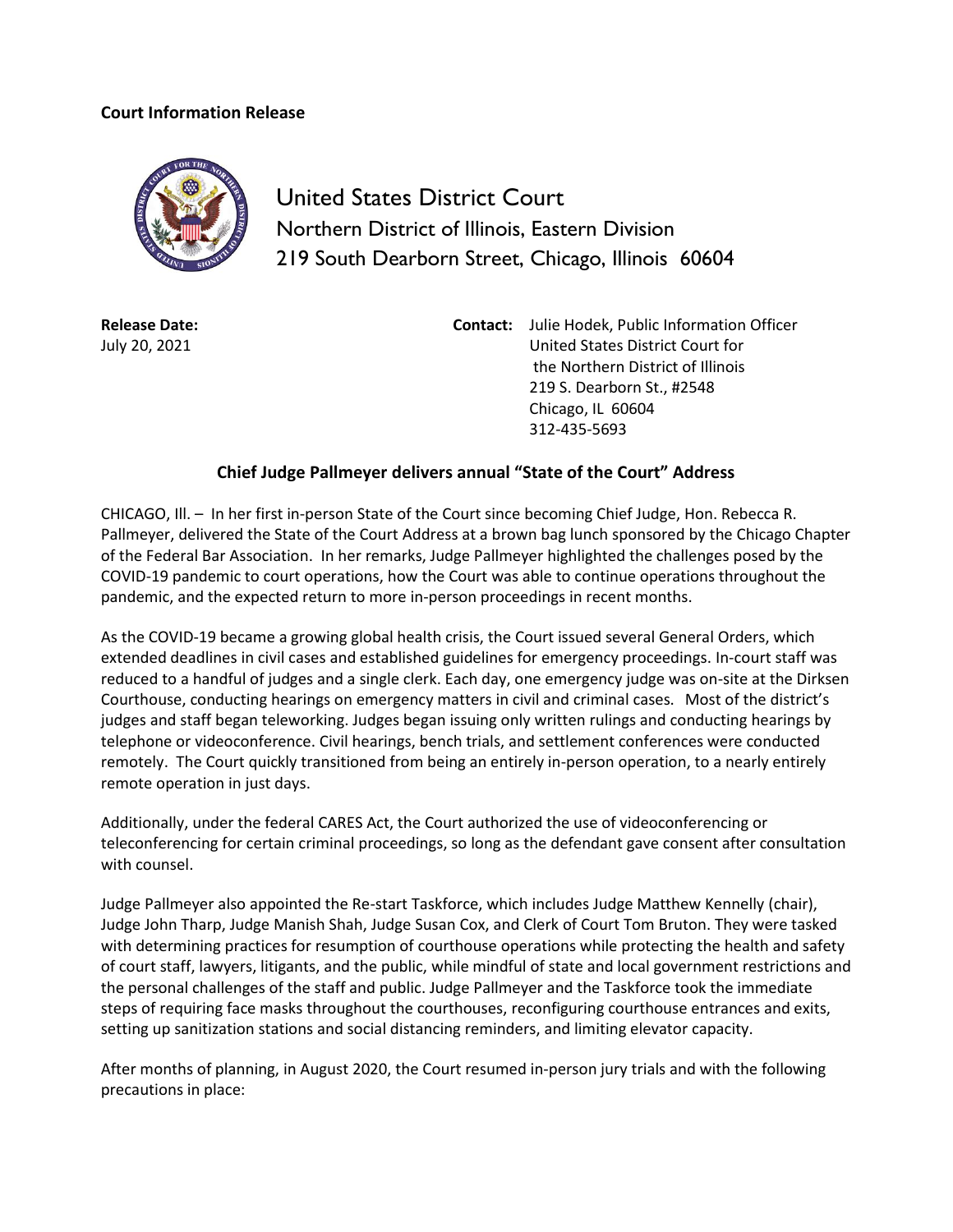- Excusing jurors for whom jury service created a particular hardship
- Providing free juror parking and lunch
- Limiting jury selection to just one trial per day with no more than 50 potential jurors reporting on a single day
- Seating selected jurors in a re-engineered jury box in a larger courtroom to enable spacing
- Installing audio equipment to enable remote side bars, adding microphone covers
- Providing access to a separate full-size courtroom where jurors can socially distance during breaks and while deliberating

Jury trials again came to a halt in November when COVID-19 cases and hospitalizations surged. On November 12, 2020, Judge Pallmeyer ordered restrictions on activity in both the Dirksen and Roszkowski U.S. Courthouses. Jury trials were again suspended and all hearings in civil cases were to be conducted virtually, either by either via phone or video. Court employees were instructed to telework. Only those criminal hearings that had to be conducted in person--initial appearances, detention hearings, criminal bench trials, and guilty pleas or sentencings in which the defendant has refused to consent to a remote proceeding--were held at the courthouse.

As COVID-19 metrics improved and the vaccine became available, in April 2021, the Court resumed inperson jury trials with the added benefit of the SHIELD screening, non-invasive COVID-19 saliva test developed by the University of Illinois. It is believed that the Northern District of Illinois is the first court to implement such a coronavirus screening program. SHIELD tests are conducted in both courthouses and results are available within 24 hours. Courthouse employees, potential jurors, empaneled jurors, and case participants are tested regularly. To date, the Court has administered more than 12,560 SHIELD tests.

In partnership with the Illinois Department of Public Health (IDPH), the Court hosted a free walk-up COVID-19 vaccination clinic in the lobby of the Dirksen U.S. Courthouse from June 29 until July 14, 2021, making the vaccine available to attorneys, jurors, individuals attending naturalization ceremonies, and members of the public.

Judge Pallmeyer noted new additions to the Northern District of Illinois bench. On September 28, 2020, Judge Franklin U. Valderrama was sworn in as a district court judge. He fills the seat vacated by former Chief Judge Rubén Castillo, who retired from the bench in 2019. Prior to joining the district court, Judge Valderrama served as a Chancellor, a judge in the Chancery Division of the Circuit Court of Cook County. Judge Valderrama is the first Panamanian American to serve as an Article III judge.

On September 29, 2020, Judge Iain D. Johnston was sworn in as a district court judge in the Court's Western Division. Judge Johnston filled the seat vacated by Judge Frederick J. Kapala, who took senior status in 2019. Since 2013 and until joining the district court bench, Judge Johnston served as U.S. Magistrate Judge on the U.S. District Court for the Northern District of Illinois in the Court's Western Division in Rockford.

On February 11, 2021, Margaret J. Schneider was sworn in as a magistrate judge for the Western Division. Before joining the bench, she served as an Assistant U.S. Attorney in both the Eastern & Western Divisions of the district. Judge Schneider fills the seat vacated by Judge Johnston when he was elevated to the district court bench.

For the first time, in several years, there are no judicial vacancies in the Northern District of Illinois. Judge Matthew F. Kennelly recently announced, however, that he will assume senior status effective October 7, 2021. This decision will create a vacancy on the court, but Judge Kennelly expects to maintain a full civil and criminal case calendar.